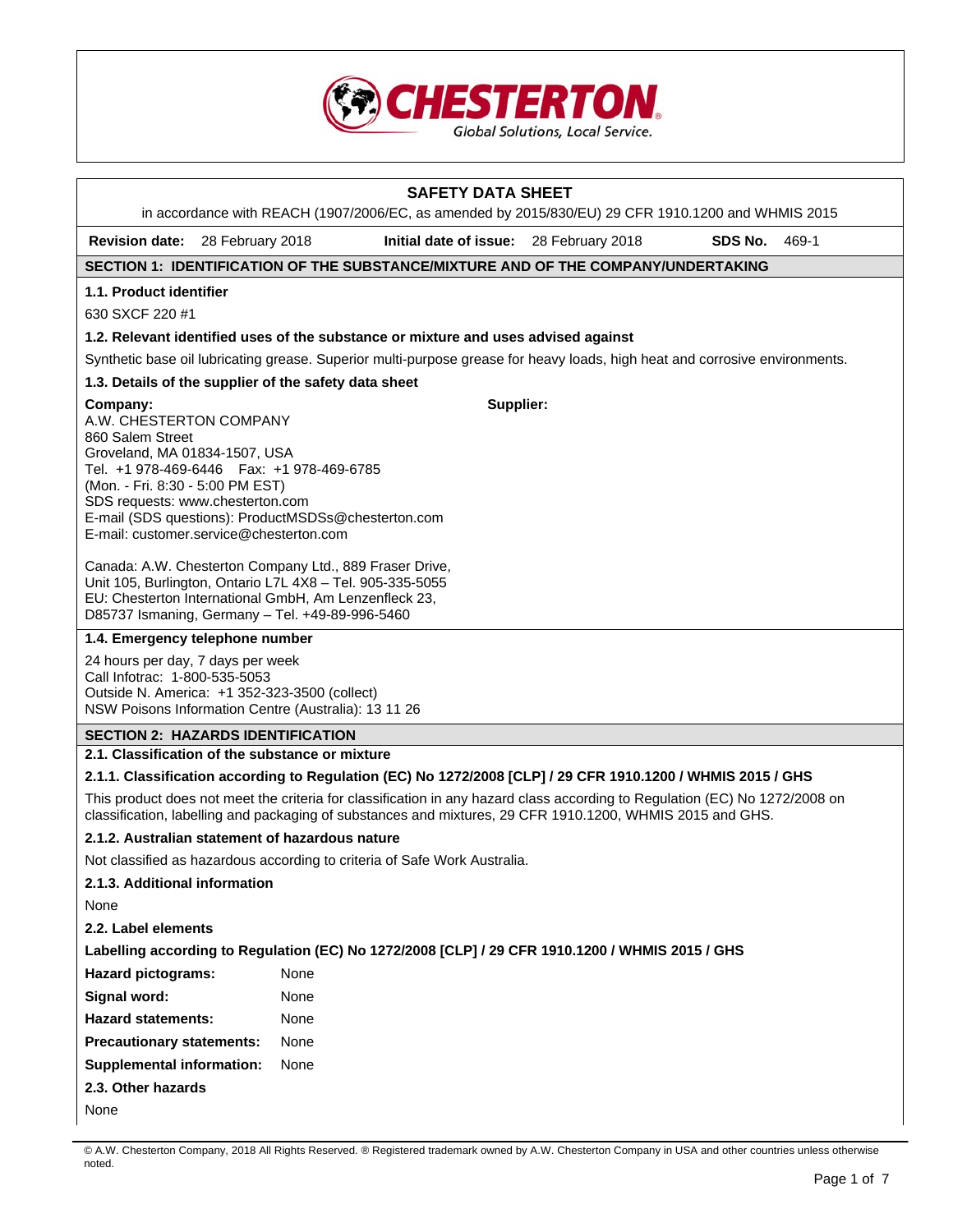| <b>SECTION 3: COMPOSITION/INFORMATION ON INGREDIENTS</b>                                                                                                                                                          |       |                           |                          |                               |  |  |
|-------------------------------------------------------------------------------------------------------------------------------------------------------------------------------------------------------------------|-------|---------------------------|--------------------------|-------------------------------|--|--|
| 3.2. Mixtures                                                                                                                                                                                                     |       |                           |                          |                               |  |  |
| Hazardous Ingredients <sup>1</sup>                                                                                                                                                                                | % Wt. | <b>CAS No./</b><br>EC No. | <b>REACH</b><br>Reg. No. | <b>CLP/GHS Classification</b> |  |  |
| None                                                                                                                                                                                                              |       |                           |                          |                               |  |  |
|                                                                                                                                                                                                                   |       |                           |                          |                               |  |  |
|                                                                                                                                                                                                                   |       |                           |                          |                               |  |  |
|                                                                                                                                                                                                                   |       |                           |                          |                               |  |  |
|                                                                                                                                                                                                                   |       |                           |                          |                               |  |  |
|                                                                                                                                                                                                                   |       |                           |                          |                               |  |  |
| <sup>1</sup> Classified according to: • 29 CFR 1910.1200, 1915, 1916, 1917, Mass. Right-to-Know Law (ch. 40, M.G.LO. 111F), California Proposition 65<br>• 1272/2008/EC, GHS, REACH                               |       |                           |                          |                               |  |  |
| • WHMIS 2015                                                                                                                                                                                                      |       |                           |                          |                               |  |  |
| • Safe Work Australia                                                                                                                                                                                             |       |                           |                          |                               |  |  |
| <b>SECTION 4: FIRST AID MEASURES</b>                                                                                                                                                                              |       |                           |                          |                               |  |  |
| 4.1. Description of first aid measures                                                                                                                                                                            |       |                           |                          |                               |  |  |
| Inhalation:<br>Remove person to fresh air and keep comfortable for breathing.                                                                                                                                     |       |                           |                          |                               |  |  |
| Skin contact:<br>Wash skin with soap and water. Consult physician if irritation develops.                                                                                                                         |       |                           |                          |                               |  |  |
| Flush eyes for at least 15 minutes with large amounts of water. Consult physician.<br>Eye contact:                                                                                                                |       |                           |                          |                               |  |  |
| Do not induce vomiting. Never give anything by mouth to an unconscious person. Contact physician immediately.<br>Ingestion:                                                                                       |       |                           |                          |                               |  |  |
| <b>Protection of first-aiders:</b><br>No special precautions.                                                                                                                                                     |       |                           |                          |                               |  |  |
| 4.2. Most important symptoms and effects, both acute and delayed                                                                                                                                                  |       |                           |                          |                               |  |  |
| Direct contact may cause slight skin and eye irritation. Prolonged or repeated inhalation can cause slight respiratory tract irritation,<br>headache, dizziness, nausea and other central nervous system effects. |       |                           |                          |                               |  |  |
| 4.3. Indication of any immediate medical attention and special treatment needed                                                                                                                                   |       |                           |                          |                               |  |  |
| Treat symptoms.                                                                                                                                                                                                   |       |                           |                          |                               |  |  |
| <b>SECTION 5: FIREFIGHTING MEASURES</b>                                                                                                                                                                           |       |                           |                          |                               |  |  |
| 5.1. Extinguishing media                                                                                                                                                                                          |       |                           |                          |                               |  |  |
| <b>Suitable extinguishing media:</b> Carbon dioxide, dry chemical, or foam, water fog                                                                                                                             |       |                           |                          |                               |  |  |
| Unsuitable extinguishing media: Water jets                                                                                                                                                                        |       |                           |                          |                               |  |  |
| 5.2. Special hazards arising from the substance or mixture                                                                                                                                                        |       |                           |                          |                               |  |  |
| Hazardous combustion products : oxides of Carbon, Sulfur and Calcium.                                                                                                                                             |       |                           |                          |                               |  |  |
| 5.3. Advice for firefighters                                                                                                                                                                                      |       |                           |                          |                               |  |  |
| Cool exposed containers with water. Recommend Firefighters wear self-contained breathing apparatus.                                                                                                               |       |                           |                          |                               |  |  |
| <b>Flammability Classification:</b>                                                                                                                                                                               |       |                           |                          |                               |  |  |
| <b>HAZCHEM Emergency Action Code:</b>                                                                                                                                                                             | 2 Z   |                           |                          |                               |  |  |
| <b>SECTION 6: ACCIDENTAL RELEASE MEASURES</b>                                                                                                                                                                     |       |                           |                          |                               |  |  |
| 6.1. Personal precautions, protective equipment and emergency procedures                                                                                                                                          |       |                           |                          |                               |  |  |
| Utilize exposure controls and personal protection as specified in Section 8.                                                                                                                                      |       |                           |                          |                               |  |  |
| <b>6.2. Environmental Precautions</b>                                                                                                                                                                             |       |                           |                          |                               |  |  |
| No special requirements.                                                                                                                                                                                          |       |                           |                          |                               |  |  |
| 6.3. Methods and material for containment and cleaning up                                                                                                                                                         |       |                           |                          |                               |  |  |
| Pick up with absorbent material (sand, sawdust, clay, etc.) and place in a suitable container for disposal.                                                                                                       |       |                           |                          |                               |  |  |
| 6.4. Reference to other sections                                                                                                                                                                                  |       |                           |                          |                               |  |  |
| Refer to section 13 for disposal advice.                                                                                                                                                                          |       |                           |                          |                               |  |  |

<sup>©</sup> A.W. Chesterton Company, 2018 All Rights Reserved. ® Registered trademark owned by A.W. Chesterton Company in USA and other countries unless otherwise noted.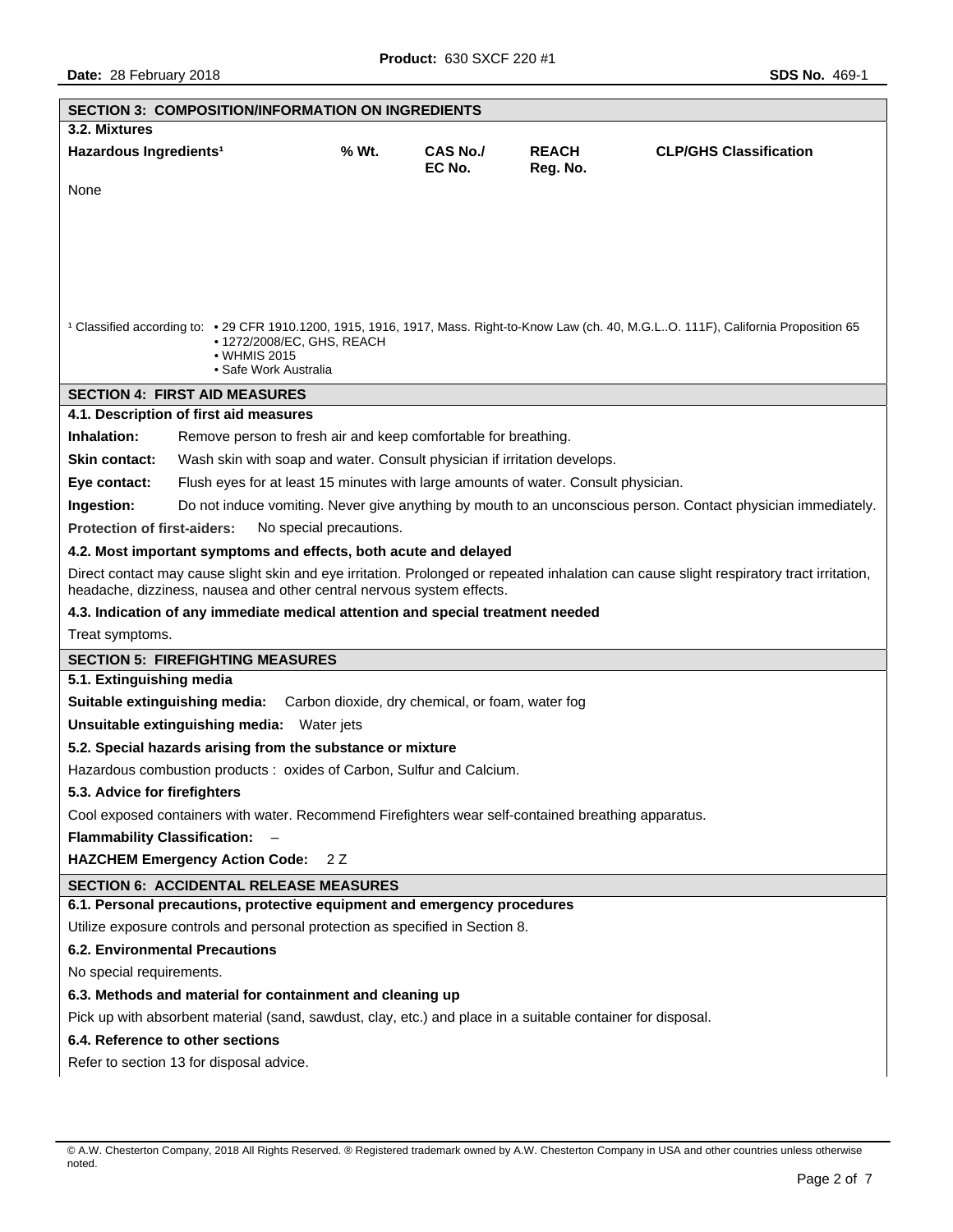| <b>SECTION 7: HANDLING AND STORAGE</b>                                                                                                                                                                                                                                                                                                                                                           |                                                                                 |                   |                                     |                   |                            |                   |                                        |                   |
|--------------------------------------------------------------------------------------------------------------------------------------------------------------------------------------------------------------------------------------------------------------------------------------------------------------------------------------------------------------------------------------------------|---------------------------------------------------------------------------------|-------------------|-------------------------------------|-------------------|----------------------------|-------------------|----------------------------------------|-------------------|
| 7.1. Precautions for safe handling                                                                                                                                                                                                                                                                                                                                                               |                                                                                 |                   |                                     |                   |                            |                   |                                        |                   |
| Utilize exposure controls and personal protection as specified in Section 8. As with any product involved with moving equipment,<br>care is recommended. If in doubt, stop equipment prior to application.                                                                                                                                                                                       |                                                                                 |                   |                                     |                   |                            |                   |                                        |                   |
| 7.2. Conditions for safe storage, including any incompatibilities                                                                                                                                                                                                                                                                                                                                |                                                                                 |                   |                                     |                   |                            |                   |                                        |                   |
| Store in a cool, dry area.                                                                                                                                                                                                                                                                                                                                                                       |                                                                                 |                   |                                     |                   |                            |                   |                                        |                   |
| 7.3. Specific end use(s)                                                                                                                                                                                                                                                                                                                                                                         |                                                                                 |                   |                                     |                   |                            |                   |                                        |                   |
| No special precautions.                                                                                                                                                                                                                                                                                                                                                                          |                                                                                 |                   |                                     |                   |                            |                   |                                        |                   |
| <b>SECTION 8: EXPOSURE CONTROLS/PERSONAL PROTECTION</b>                                                                                                                                                                                                                                                                                                                                          |                                                                                 |                   |                                     |                   |                            |                   |                                        |                   |
| 8.1. Control parameters                                                                                                                                                                                                                                                                                                                                                                          |                                                                                 |                   |                                     |                   |                            |                   |                                        |                   |
| Occupational exposure limit values                                                                                                                                                                                                                                                                                                                                                               |                                                                                 |                   |                                     |                   |                            |                   |                                        |                   |
| Ingredients                                                                                                                                                                                                                                                                                                                                                                                      | OSHA PEL <sup>1</sup><br>ppm                                                    | mg/m <sup>3</sup> | <b>ACGIH TLV<sup>2</sup></b><br>ppm | mg/m <sup>3</sup> | UK WEL <sup>3</sup><br>ppm | mg/m <sup>3</sup> | <b>AUSTRALIA ES<sup>4</sup></b><br>ppm | mg/m <sup>3</sup> |
| None                                                                                                                                                                                                                                                                                                                                                                                             |                                                                                 |                   |                                     |                   |                            |                   |                                        |                   |
|                                                                                                                                                                                                                                                                                                                                                                                                  |                                                                                 |                   |                                     |                   |                            |                   |                                        |                   |
|                                                                                                                                                                                                                                                                                                                                                                                                  |                                                                                 |                   |                                     |                   |                            |                   |                                        |                   |
|                                                                                                                                                                                                                                                                                                                                                                                                  |                                                                                 |                   |                                     |                   |                            |                   |                                        |                   |
|                                                                                                                                                                                                                                                                                                                                                                                                  |                                                                                 |                   |                                     |                   |                            |                   |                                        |                   |
|                                                                                                                                                                                                                                                                                                                                                                                                  |                                                                                 |                   |                                     |                   |                            |                   |                                        |                   |
|                                                                                                                                                                                                                                                                                                                                                                                                  |                                                                                 |                   |                                     |                   |                            |                   |                                        |                   |
| <sup>1</sup> United States Occupational Health & Safety Administration permissible exposure limits<br><sup>2</sup> American Conference of Governmental Industrial Hygienists threshold limit values<br><sup>3</sup> EH40 Workplace exposure limits, Health & Safety Executive<br>4 Adopted National Exposure Standards for Atmospheric Contaminants in the Occupational Environment [NOHSC:1003] |                                                                                 |                   |                                     |                   |                            |                   |                                        |                   |
| Derived No Effect Level (DNEL) according to Regulation (EC) No 1907/2006:                                                                                                                                                                                                                                                                                                                        |                                                                                 |                   |                                     |                   |                            |                   |                                        |                   |
| <b>Workers</b>                                                                                                                                                                                                                                                                                                                                                                                   |                                                                                 |                   |                                     |                   |                            |                   |                                        |                   |
| Not available                                                                                                                                                                                                                                                                                                                                                                                    |                                                                                 |                   |                                     |                   |                            |                   |                                        |                   |
| Predicted No Effect Concentration (PNEC) according to Regulation (EC) No 1907/2006:<br>Not available                                                                                                                                                                                                                                                                                             |                                                                                 |                   |                                     |                   |                            |                   |                                        |                   |
| 8.2. Exposure controls                                                                                                                                                                                                                                                                                                                                                                           |                                                                                 |                   |                                     |                   |                            |                   |                                        |                   |
| 8.2.1. Engineering measures                                                                                                                                                                                                                                                                                                                                                                      |                                                                                 |                   |                                     |                   |                            |                   |                                        |                   |
| No special requirements.                                                                                                                                                                                                                                                                                                                                                                         |                                                                                 |                   |                                     |                   |                            |                   |                                        |                   |
| 8.2.2. Individual protection measures                                                                                                                                                                                                                                                                                                                                                            |                                                                                 |                   |                                     |                   |                            |                   |                                        |                   |
| <b>Respiratory protection:</b>                                                                                                                                                                                                                                                                                                                                                                   | Not normally needed. If needed, use approved organic vapor/oil mist respirator. |                   |                                     |                   |                            |                   |                                        |                   |
| Protective gloves:                                                                                                                                                                                                                                                                                                                                                                               | Chemical resistant gloves (e.g., natural rubber, nitrile rubber)                |                   |                                     |                   |                            |                   |                                        |                   |
| Eye and face protection:                                                                                                                                                                                                                                                                                                                                                                         | Safety glasses                                                                  |                   |                                     |                   |                            |                   |                                        |                   |
| Other:                                                                                                                                                                                                                                                                                                                                                                                           | None                                                                            |                   |                                     |                   |                            |                   |                                        |                   |
| 8.2.3. Environmental exposure controls                                                                                                                                                                                                                                                                                                                                                           |                                                                                 |                   |                                     |                   |                            |                   |                                        |                   |
| No special requirements.                                                                                                                                                                                                                                                                                                                                                                         |                                                                                 |                   |                                     |                   |                            |                   |                                        |                   |
|                                                                                                                                                                                                                                                                                                                                                                                                  |                                                                                 |                   |                                     |                   |                            |                   |                                        |                   |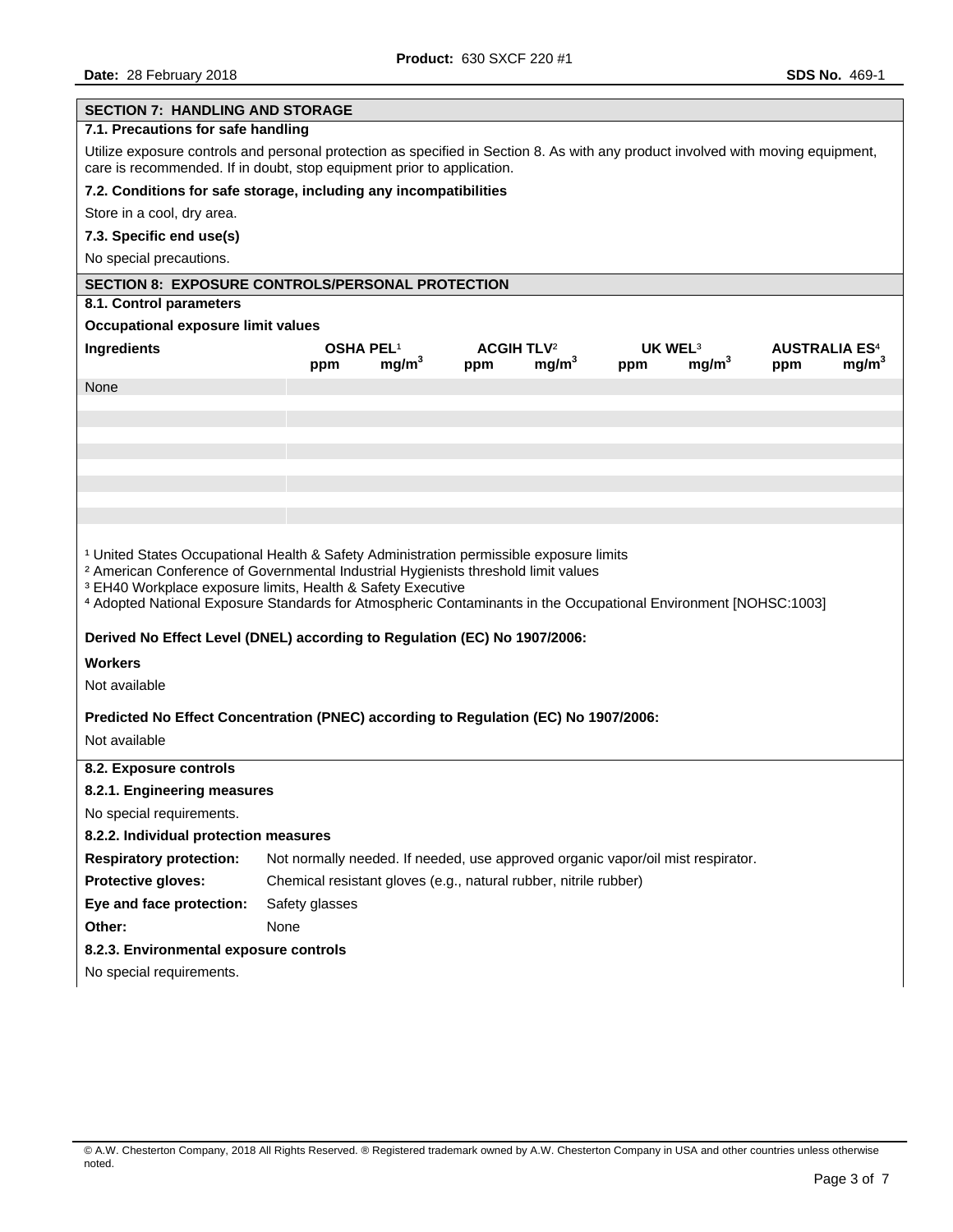| <b>SECTION 9: PHYSICAL AND CHEMICAL PROPERTIES</b>                                                                                                                                        |                                                                                                                                                                                                                                                                                                     |                                                                                                                                          |                                                                                                                            |  |  |  |
|-------------------------------------------------------------------------------------------------------------------------------------------------------------------------------------------|-----------------------------------------------------------------------------------------------------------------------------------------------------------------------------------------------------------------------------------------------------------------------------------------------------|------------------------------------------------------------------------------------------------------------------------------------------|----------------------------------------------------------------------------------------------------------------------------|--|--|--|
|                                                                                                                                                                                           | 9.1. Information on basic physical and chemical properties                                                                                                                                                                                                                                          |                                                                                                                                          |                                                                                                                            |  |  |  |
| <b>Physical state</b><br>Colour<br>Initial boiling point<br><b>Melting point</b><br>% Volatile (by volume)<br><b>Flash point</b><br><b>Method</b>                                         | grease<br>light tan to tan<br>not applicable<br>not applicable<br>$0.45%$ (by weight)<br>$> 230^{\circ}$ C ( $> 446^{\circ}$ F)<br>PM Closed Cup                                                                                                                                                    | Odour<br><b>Odour threshold</b><br>Vapour pressure @ 20°C<br>% Aromatics by weight<br>pH<br><b>Relative density</b><br>Weight per volume | mild petroleum odor<br>not determined<br>not determined<br>not determined<br>not applicable<br>$1.05$ kg/l<br>8.76 lbs/gal |  |  |  |
| <b>Viscosity</b>                                                                                                                                                                          | 150,000 - 300,000 cps $@$<br>$25^{\circ}$ C                                                                                                                                                                                                                                                         | Coefficient (water/oil)                                                                                                                  | not determined                                                                                                             |  |  |  |
| <b>Autoignition temperature</b><br><b>Decomposition temperature</b><br><b>Upper/lower flammability or</b><br>explosive limits<br>Flammability (solid, gas)<br><b>Explosive properties</b> | not determined<br>not determined<br>not determined<br>not applicable<br>not determined                                                                                                                                                                                                              | Vapour density (air=1)<br>Rate of evaporation (ether=1)<br>Solubility in water<br><b>Oxidising properties</b>                            | not determined<br>not determined<br>slightly soluble<br>not determined                                                     |  |  |  |
| 9.2. Other information                                                                                                                                                                    |                                                                                                                                                                                                                                                                                                     |                                                                                                                                          |                                                                                                                            |  |  |  |
| None                                                                                                                                                                                      |                                                                                                                                                                                                                                                                                                     |                                                                                                                                          |                                                                                                                            |  |  |  |
| <b>SECTION 10: STABILITY AND REACTIVITY</b>                                                                                                                                               |                                                                                                                                                                                                                                                                                                     |                                                                                                                                          |                                                                                                                            |  |  |  |
| 10.1. Reactivity                                                                                                                                                                          |                                                                                                                                                                                                                                                                                                     |                                                                                                                                          |                                                                                                                            |  |  |  |
| Refer to sections 10.3 and 10.5.                                                                                                                                                          |                                                                                                                                                                                                                                                                                                     |                                                                                                                                          |                                                                                                                            |  |  |  |
| 10.2. Chemical stability                                                                                                                                                                  |                                                                                                                                                                                                                                                                                                     |                                                                                                                                          |                                                                                                                            |  |  |  |
| <b>Stable</b>                                                                                                                                                                             |                                                                                                                                                                                                                                                                                                     |                                                                                                                                          |                                                                                                                            |  |  |  |
| 10.3. Possibility of hazardous reactions                                                                                                                                                  |                                                                                                                                                                                                                                                                                                     |                                                                                                                                          |                                                                                                                            |  |  |  |
|                                                                                                                                                                                           | No dangerous reactions known under conditions of normal use.                                                                                                                                                                                                                                        |                                                                                                                                          |                                                                                                                            |  |  |  |
| 10.4. Conditions to avoid                                                                                                                                                                 |                                                                                                                                                                                                                                                                                                     |                                                                                                                                          |                                                                                                                            |  |  |  |
| None known                                                                                                                                                                                |                                                                                                                                                                                                                                                                                                     |                                                                                                                                          |                                                                                                                            |  |  |  |
| 10.5. Incompatible materials                                                                                                                                                              |                                                                                                                                                                                                                                                                                                     |                                                                                                                                          |                                                                                                                            |  |  |  |
| Strong oxidizers.                                                                                                                                                                         |                                                                                                                                                                                                                                                                                                     |                                                                                                                                          |                                                                                                                            |  |  |  |
| 10.6. Hazardous decomposition products                                                                                                                                                    |                                                                                                                                                                                                                                                                                                     |                                                                                                                                          |                                                                                                                            |  |  |  |
| Under normal conditions of storage and use, hazardous decomposition products should not be produced.                                                                                      |                                                                                                                                                                                                                                                                                                     |                                                                                                                                          |                                                                                                                            |  |  |  |
| <b>SECTION 11: TOXICOLOGICAL INFORMATION</b>                                                                                                                                              |                                                                                                                                                                                                                                                                                                     |                                                                                                                                          |                                                                                                                            |  |  |  |
| 11.1. Information on toxicological effects                                                                                                                                                |                                                                                                                                                                                                                                                                                                     |                                                                                                                                          |                                                                                                                            |  |  |  |
| <b>Primary route of exposure</b><br>under normal use:                                                                                                                                     | Skin and eye contact.                                                                                                                                                                                                                                                                               |                                                                                                                                          |                                                                                                                            |  |  |  |
| Acute toxicity -                                                                                                                                                                          |                                                                                                                                                                                                                                                                                                     |                                                                                                                                          |                                                                                                                            |  |  |  |
| Oral:                                                                                                                                                                                     | No known significant effects or critical hazards.                                                                                                                                                                                                                                                   |                                                                                                                                          |                                                                                                                            |  |  |  |
| Dermal:                                                                                                                                                                                   | No information available                                                                                                                                                                                                                                                                            |                                                                                                                                          |                                                                                                                            |  |  |  |
| Inhalation:                                                                                                                                                                               | Prolonged or repeated inhalation can cause slight respiratory tract irritation, headache, dizziness,<br>nausea and other central nervous system effects.                                                                                                                                            |                                                                                                                                          |                                                                                                                            |  |  |  |
| <b>Skin corrosion/irritation:</b>                                                                                                                                                         | Direct skin contact may cause slight skin irritation.                                                                                                                                                                                                                                               |                                                                                                                                          |                                                                                                                            |  |  |  |
| Serious eye damagel<br><i>irritation:</i>                                                                                                                                                 | Direct contact may cause slight eye irritation.                                                                                                                                                                                                                                                     |                                                                                                                                          |                                                                                                                            |  |  |  |
| <b>Respiratory or skin</b><br>sensitisation:                                                                                                                                              | No information available                                                                                                                                                                                                                                                                            |                                                                                                                                          |                                                                                                                            |  |  |  |
| Germ cell mutagenicity:                                                                                                                                                                   | No information available                                                                                                                                                                                                                                                                            |                                                                                                                                          |                                                                                                                            |  |  |  |
| Carcinogenicity:                                                                                                                                                                          | As per 29 CFR 1910.1200 (Hazard Communication), this product contains no carcinogens as listed<br>by the National Toxicology Program (NTP), the International Agency for Research on Cancer<br>(IARC), the Occupational Safety and Health Administration (OSHA) or Regulation (EC) No<br>1272/2008. |                                                                                                                                          |                                                                                                                            |  |  |  |
| <b>Reproductive toxicity:</b>                                                                                                                                                             | No information available                                                                                                                                                                                                                                                                            |                                                                                                                                          |                                                                                                                            |  |  |  |

© A.W. Chesterton Company, 2018 All Rights Reserved. ® Registered trademark owned by A.W. Chesterton Company in USA and other countries unless otherwise noted.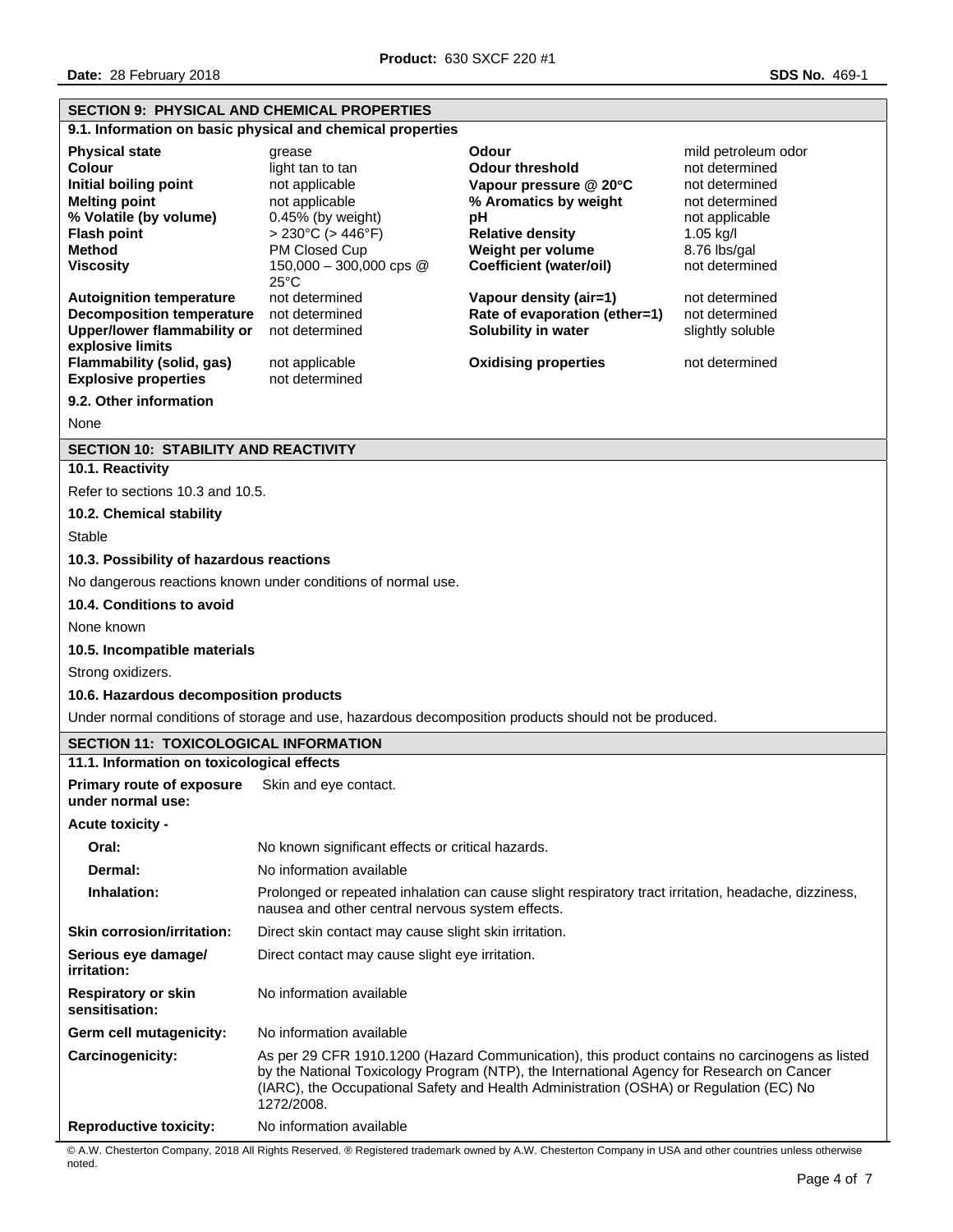| <b>STOT-single exposure:</b>   | No information available                                          |
|--------------------------------|-------------------------------------------------------------------|
| <b>STOT-repeated exposure:</b> | No information available                                          |
| <b>Aspiration hazard:</b>      | Based on available data, the classification criteria are not met. |
| <b>Other information:</b>      | None known                                                        |

#### **SECTION 12: ECOLOGICAL INFORMATION**

Ecotoxicological data have not been determined specifically for this product. The information given below is based on a knowledge of the components and the ecotoxicology of similar substances.

#### **12.1. Toxicity**

No information available

#### **12.2. Persistence and degradability**

No information available.

#### **12.3. Bioaccumulative potential**

No information available

#### **12.4. Mobility in soil**

Viscous liquid. Slightly soluble in water. In determining environmental mobility, consider the product's physical and chemical properties (see Section 9).

#### **12.5. Results of PBT and vPvB assessment**

Not available

### **12.6. Other adverse effects**

None known

#### **SECTION 13: DISPOSAL CONSIDERATIONS**

#### **13.1. Waste treatment methods**

Incinerate absorbed material with a properly licensed facility. Check local, state and national/federal regulations and comply with the most stringent requirement. Unused product is not classified as a hazardous waste according to 2008/98/EC.

## **SECTION 14: TRANSPORT INFORMATION**

| 14.1. UN number                                                               |                              |  |  |
|-------------------------------------------------------------------------------|------------------------------|--|--|
| ADR/RID/ADN/IMDG/ICAO:                                                        | NOT APPLICABLE               |  |  |
| TDG:                                                                          | <b>NOT APPLICABLE</b>        |  |  |
| US DOT:                                                                       | <b>NOT APPLICABLE</b>        |  |  |
| 14.2. UN proper shipping name                                                 |                              |  |  |
| ADR/RID/ADN/IMDG/ICAO:                                                        | NON-HAZARDOUS, NON REGULATED |  |  |
| TDG:                                                                          | NON-HAZARDOUS, NON REGULATED |  |  |
| US DOT:                                                                       | NON-HAZARDOUS, NON REGULATED |  |  |
| 14.3. Transport hazard class(es)                                              |                              |  |  |
| ADR/RID/ADN/IMDG/ICAO:                                                        | NOT APPLICABLE               |  |  |
| TDG:                                                                          | <b>NOT APPLICABLE</b>        |  |  |
| US DOT:                                                                       | <b>NOT APPLICABLE</b>        |  |  |
| 14.4. Packing group                                                           |                              |  |  |
| ADR/RID/ADN/IMDG/ICAO:                                                        | NOT APPLICABLE               |  |  |
| TDG:                                                                          | <b>NOT APPLICABLE</b>        |  |  |
| US DOT:                                                                       | <b>NOT APPLICABLE</b>        |  |  |
| 14.5. Environmental hazards                                                   |                              |  |  |
| NOT APPLICABLE                                                                |                              |  |  |
| 14.6. Special precautions for user                                            |                              |  |  |
| NOT APPLICABLE                                                                |                              |  |  |
| 14.7. Transport in bulk according to Annex II of MARPOL73/78 and the IBC Code |                              |  |  |
| NOT APPLICABLE                                                                |                              |  |  |
| 14.8. Other information                                                       |                              |  |  |
| <b>NOT APPLICABLE</b>                                                         |                              |  |  |

<sup>©</sup> A.W. Chesterton Company, 2018 All Rights Reserved. ® Registered trademark owned by A.W. Chesterton Company in USA and other countries unless otherwise noted.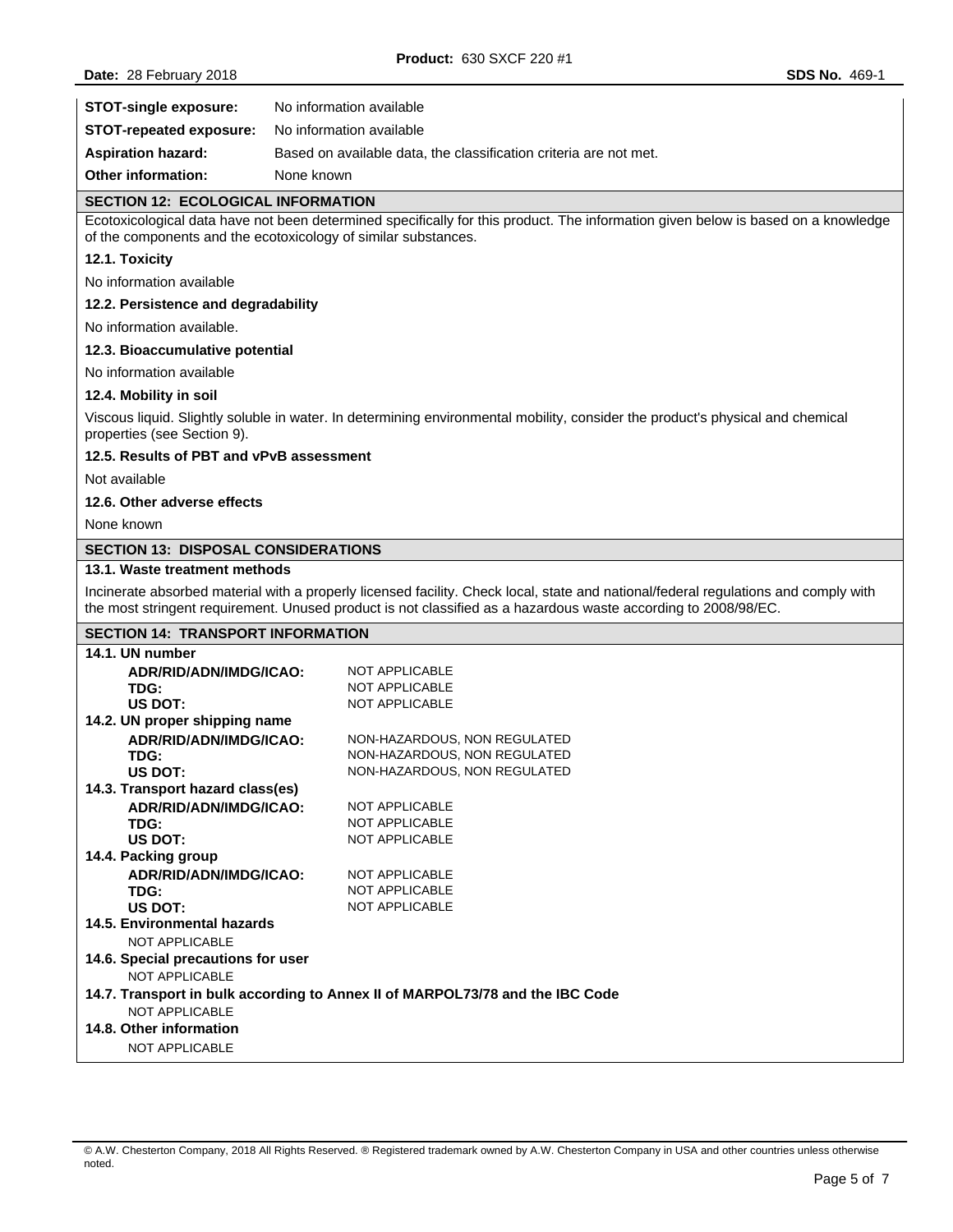| <b>SECTION 15: REGULATORY INFORMATION</b>                                                            |  |                                                                                                                                                                                                                                                                                                                                                                                                                                                                                                                                                                                                                                                                                                                                                                                                                                                                                                                                                                                                                                                                                                                                                                                                                                                                                                                                                                                                                                                                                                                                                                                                                                                                                                                                                                                                                                  |  |  |
|------------------------------------------------------------------------------------------------------|--|----------------------------------------------------------------------------------------------------------------------------------------------------------------------------------------------------------------------------------------------------------------------------------------------------------------------------------------------------------------------------------------------------------------------------------------------------------------------------------------------------------------------------------------------------------------------------------------------------------------------------------------------------------------------------------------------------------------------------------------------------------------------------------------------------------------------------------------------------------------------------------------------------------------------------------------------------------------------------------------------------------------------------------------------------------------------------------------------------------------------------------------------------------------------------------------------------------------------------------------------------------------------------------------------------------------------------------------------------------------------------------------------------------------------------------------------------------------------------------------------------------------------------------------------------------------------------------------------------------------------------------------------------------------------------------------------------------------------------------------------------------------------------------------------------------------------------------|--|--|
| 15.1. Safety, health and environmental regulations/legislation specific for the substance or mixture |  |                                                                                                                                                                                                                                                                                                                                                                                                                                                                                                                                                                                                                                                                                                                                                                                                                                                                                                                                                                                                                                                                                                                                                                                                                                                                                                                                                                                                                                                                                                                                                                                                                                                                                                                                                                                                                                  |  |  |
| 15.1.1. EU regulations                                                                               |  |                                                                                                                                                                                                                                                                                                                                                                                                                                                                                                                                                                                                                                                                                                                                                                                                                                                                                                                                                                                                                                                                                                                                                                                                                                                                                                                                                                                                                                                                                                                                                                                                                                                                                                                                                                                                                                  |  |  |
| Authorisations under Title VII: Not applicable                                                       |  |                                                                                                                                                                                                                                                                                                                                                                                                                                                                                                                                                                                                                                                                                                                                                                                                                                                                                                                                                                                                                                                                                                                                                                                                                                                                                                                                                                                                                                                                                                                                                                                                                                                                                                                                                                                                                                  |  |  |
| <b>Restrictions under Title VIII:</b>                                                                |  | None                                                                                                                                                                                                                                                                                                                                                                                                                                                                                                                                                                                                                                                                                                                                                                                                                                                                                                                                                                                                                                                                                                                                                                                                                                                                                                                                                                                                                                                                                                                                                                                                                                                                                                                                                                                                                             |  |  |
| <b>Other EU regulations:</b> None                                                                    |  |                                                                                                                                                                                                                                                                                                                                                                                                                                                                                                                                                                                                                                                                                                                                                                                                                                                                                                                                                                                                                                                                                                                                                                                                                                                                                                                                                                                                                                                                                                                                                                                                                                                                                                                                                                                                                                  |  |  |
| 15.1.2. National regulations                                                                         |  |                                                                                                                                                                                                                                                                                                                                                                                                                                                                                                                                                                                                                                                                                                                                                                                                                                                                                                                                                                                                                                                                                                                                                                                                                                                                                                                                                                                                                                                                                                                                                                                                                                                                                                                                                                                                                                  |  |  |
| US EPA SARA TITLE III                                                                                |  |                                                                                                                                                                                                                                                                                                                                                                                                                                                                                                                                                                                                                                                                                                                                                                                                                                                                                                                                                                                                                                                                                                                                                                                                                                                                                                                                                                                                                                                                                                                                                                                                                                                                                                                                                                                                                                  |  |  |
| 312 Hazards:                                                                                         |  | 313 Chemicals:                                                                                                                                                                                                                                                                                                                                                                                                                                                                                                                                                                                                                                                                                                                                                                                                                                                                                                                                                                                                                                                                                                                                                                                                                                                                                                                                                                                                                                                                                                                                                                                                                                                                                                                                                                                                                   |  |  |
| None                                                                                                 |  | None                                                                                                                                                                                                                                                                                                                                                                                                                                                                                                                                                                                                                                                                                                                                                                                                                                                                                                                                                                                                                                                                                                                                                                                                                                                                                                                                                                                                                                                                                                                                                                                                                                                                                                                                                                                                                             |  |  |
| <b>Other national</b><br>regulations:                                                                |  | None                                                                                                                                                                                                                                                                                                                                                                                                                                                                                                                                                                                                                                                                                                                                                                                                                                                                                                                                                                                                                                                                                                                                                                                                                                                                                                                                                                                                                                                                                                                                                                                                                                                                                                                                                                                                                             |  |  |
| 15.2. Chemical safety assessment                                                                     |  |                                                                                                                                                                                                                                                                                                                                                                                                                                                                                                                                                                                                                                                                                                                                                                                                                                                                                                                                                                                                                                                                                                                                                                                                                                                                                                                                                                                                                                                                                                                                                                                                                                                                                                                                                                                                                                  |  |  |
|                                                                                                      |  | No Chemical Safety Assessment has been carried out for this substance/mixture by the supplier.                                                                                                                                                                                                                                                                                                                                                                                                                                                                                                                                                                                                                                                                                                                                                                                                                                                                                                                                                                                                                                                                                                                                                                                                                                                                                                                                                                                                                                                                                                                                                                                                                                                                                                                                   |  |  |
| <b>SECTION 16: OTHER INFORMATION</b>                                                                 |  |                                                                                                                                                                                                                                                                                                                                                                                                                                                                                                                                                                                                                                                                                                                                                                                                                                                                                                                                                                                                                                                                                                                                                                                                                                                                                                                                                                                                                                                                                                                                                                                                                                                                                                                                                                                                                                  |  |  |
| <b>Abbreviations</b><br>and acronyms:                                                                |  | ADN: European Agreement concerning the International Carriage of Dangerous Goods by Inland Waterways<br>ADR: European Agreement concerning the International Carriage of Dangerous Goods by Road<br>ATE: Acute Toxicity Estimate<br><b>BCF: Bioconcentration Factor</b><br>cATpE: Converted Acute Toxicity point Estimate<br>CLP: Classification Labelling Packaging Regulation (1272/2008/EC)<br>ES: Exposure Standard<br>GHS: Globally Harmonized System<br>ICAO: International Civil Aviation Organization<br>IMDG: International Maritime Dangerous Goods<br>LC50: Lethal Concentration to 50 % of a test population<br>LD50: Lethal Dose to 50% of a test population<br>LOEL: Lowest Observed Effect Level<br>N/A: Not Applicable<br>NA: Not Available<br>NOEC: No Observed Effect Concentration<br>NOEL: No Observed Effect Level<br>OECD: Organization for Economic Co-operation and Development<br>PBT: Persistent, Bioaccumulative and Toxic substance<br>(Q)SAR: Quantitative Structure-Activity Relationship<br>REACH: Registration, Evaluation, Authorisation and Restriction of Chemicals Regulation (1907/2006/EC)<br>REL: Recommended Exposure Limit<br>RID: Regulations concerning the International Carriage of Dangerous Goods by Rail<br><b>SDS: Safety Data Sheet</b><br>STEL: Short Term Exposure Limit<br>STOT RE: Specific Target Organ Toxicity, Repeated Exposure<br>STOT SE: Specific Target Organ Toxicity, Single Exposure<br>TDG: Transportation of Dangerous Goods (Canada)<br>TWA: Time Weighted Average<br>US DOT: United States Department of Transportation<br>vPvB: very Persistent and very Bioaccumulative substance<br>WEL: Workplace Exposure Limit<br>WHMIS: Workplace Hazardous Materials Information System<br>Other abbreviations and acronyms can be looked up at www.wikipedia.org. |  |  |
| Key literature references<br>and sources for data:                                                   |  | Commission des normes, de l'équité, de la santé et de la sécurité du travail (CNESST)<br>Chemical Classification and Information Database (CCID)<br>European Chemicals Agency (ECHA) - Information on Chemicals<br>Hazardous Chemical Information System (HCIS)<br>National Institute of Technology and Evaluation (NITE)<br>Swedish Chemicals Agency (KEMI)<br>U.S. National Library of Medicine Toxicology Data Network (TOXNET)                                                                                                                                                                                                                                                                                                                                                                                                                                                                                                                                                                                                                                                                                                                                                                                                                                                                                                                                                                                                                                                                                                                                                                                                                                                                                                                                                                                               |  |  |